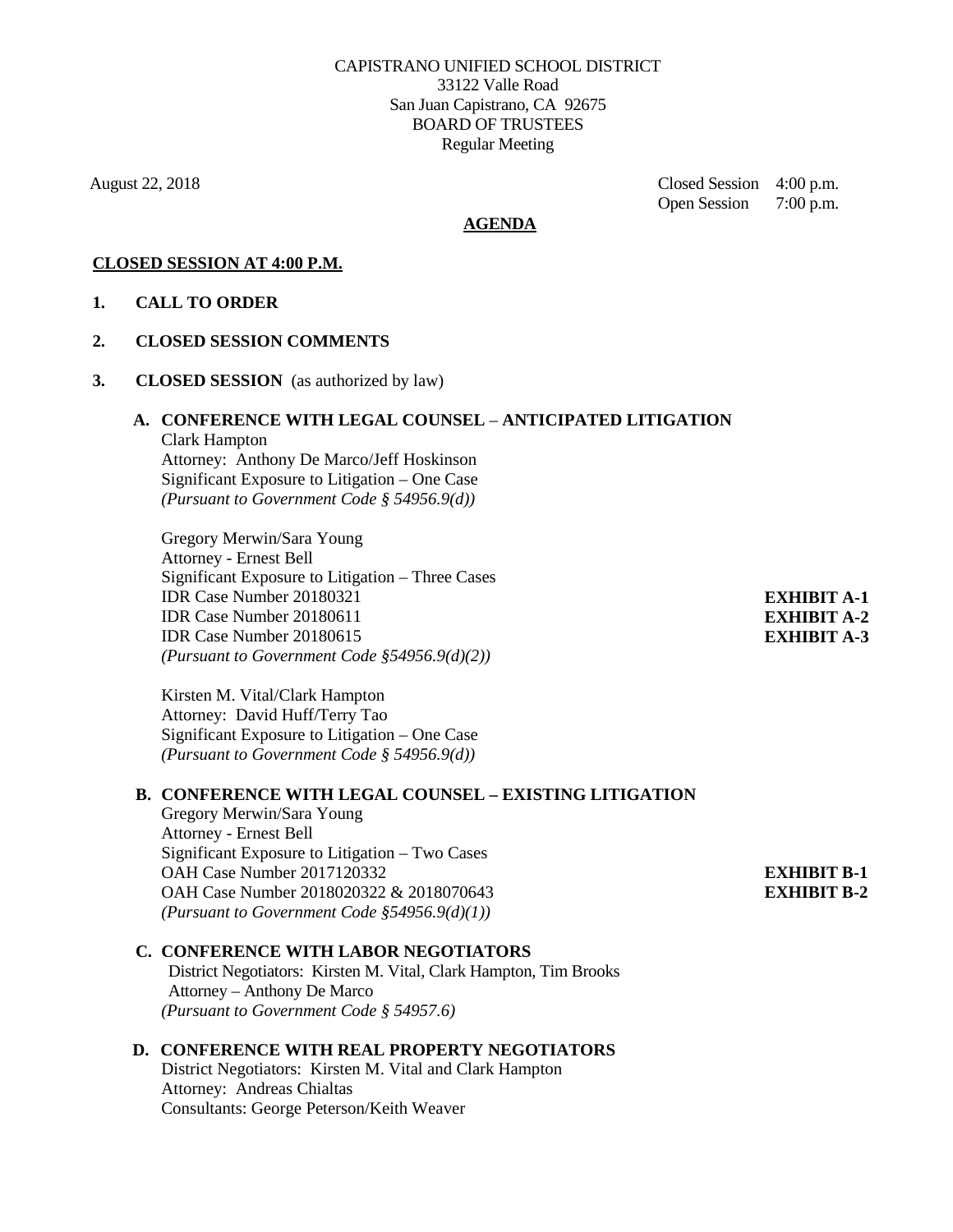Property: Pacifica San Juan property. 7.292 acre property located at the north east corner of Camino Las Ramblas and Avenida California Negotiating Party: One or more potential buyers for the Property who may purchase the Property through a request for proposals process

Property: South Transportation and Grounds keeping Facility. 5.51 acre property located at 26126 Victoria Blvd, Dana Point, CA 92624 Negotiating Party: One or more potential buyers or lessees for the Property who may purchase or lease the Property through a surplus property bid auction process

Property: Paseo de Colinas property. 2.47 acre property located on Paseo de Colinas adjacent to Niguel Hills Middle School Negotiating Party: One or more potential buyers for the Property who may purchase the Property through a surplus property bid auction process

Under Negotiation: Price and Terms of Payment *(Pursuant to Education Code § 54956.9)*

# **E. STUDENT READMISSIONS**

| Mike Beekman      |                    |
|-------------------|--------------------|
| Three Cases       |                    |
| Case #2017-014    | EXHIBIT E-1        |
| Case #2017-021    | <b>EXHIBIT E-2</b> |
| Case $\#2018-003$ | <b>EXHIBIT E-3</b> |
|                   |                    |

| F. PUBLIC EMPLOYEE DISCIPLINE/DISMISSAL/RELEASE |             |
|-------------------------------------------------|-------------|
| Tim Brooks                                      | EXHIBIT F-1 |
| Two Case                                        |             |
| (Pursuant to Government Code $\S$ 54957)        |             |

# **G. PUBLIC EMPLOYEE EMPLOYMENT/APPOINTMENT**

Kirsten M. Vital Associate Superintendent, Human Resource Services *(Pursuant to Government Code § 54957)*

**EXHIBIT G-1**

### **RECORDING OF SCHOOL BOARD MEETINGS**

**In accordance with Board Policy 9324, Board Minutes, all Regular School Board Meetings will be audio recorded.**

# **OPEN SESSION AT 7:00 P.M.**

# **CALL TO ORDER – ROLL CALL**

**PLEDGE OF ALLEGIANCE**

### **ADOPTION OF THE AGENDA**

# **REPORT ON CLOSED SESSION ACTION**

# **BOARD AND SUPERINTENDENT COMMENTS**

### **ORAL COMMUNICATIONS (Non-Agenda Items)**

Oral Communications will occur immediately following Board and Superintendent Comments. The total time for Oral Communications shall be twenty (20) minutes. Individual presentations are limited to a maximum of three (3) minutes per individual.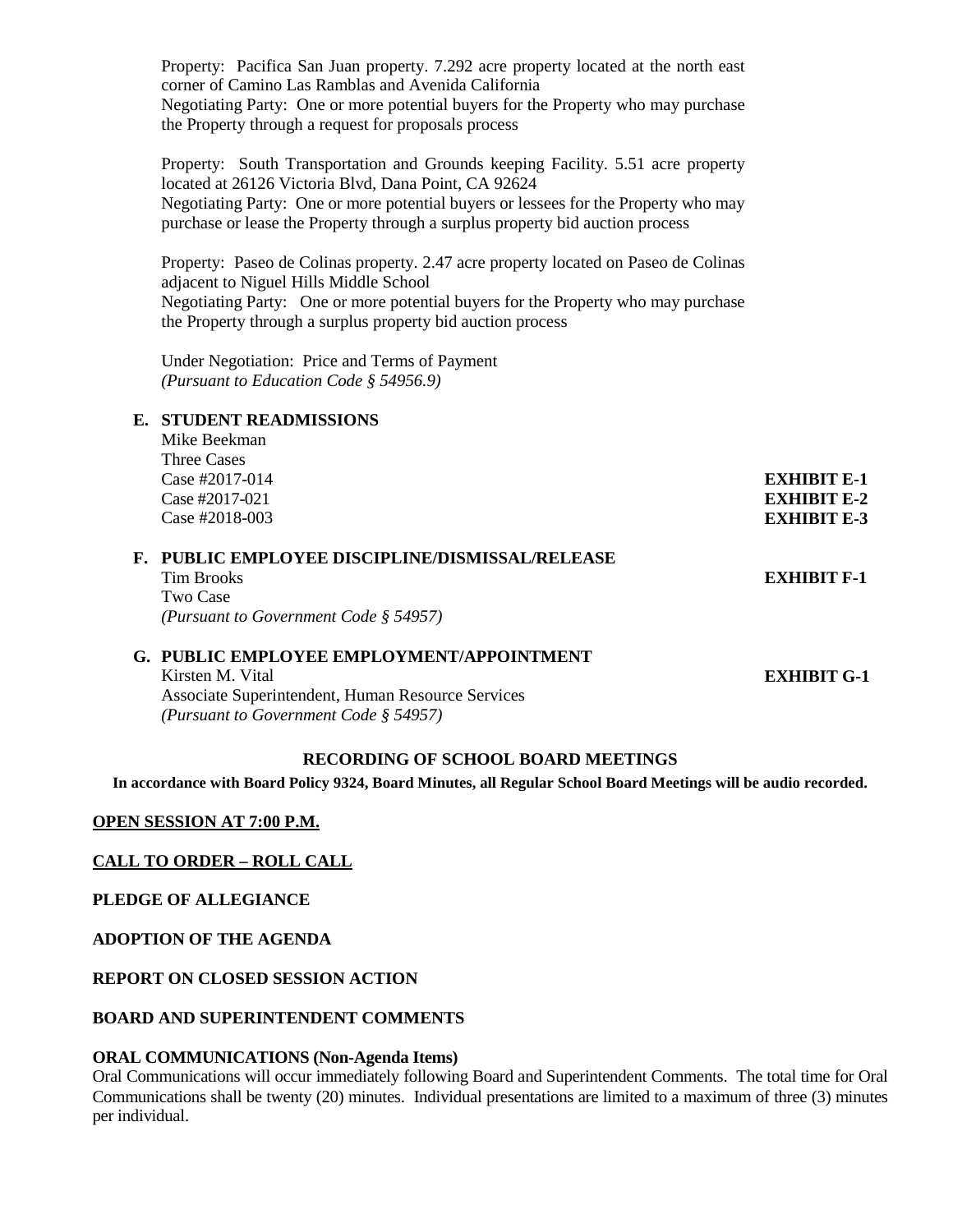### **CONSENT CALENDAR**

All matters listed under the Consent Calendar are considered by the Board to be routine and will be enacted by the Board in one motion in the form listed below. There will be no discussion of these items prior to the time the Board votes on the motion unless members of the Board or staff request specific items to be discussed and/or removed from the Consent Calendar. The Superintendent and the staff recommend approval of all Consent Calendar items.

### **BUSINESS AND SUPPORT SERVICES**

# 1. PURCHASE ORDERS, COMMERCIAL WARRANTS AND PREVIOUSLY Page 1 **BOARD-APPROVED BIDS AND CONTRACTS:**

Approval of purchase orders (Attachment 1) and commercial warrants (Attachment 2). The expenditures related to the listed purchase orders and commercial warrants included in this item were previously authorized as part of the District's budget approval process. The purchase orders total \$108,652,081.88 and the commercial warrants total \$25,212,803.53. Attachment 3 is a list of previously Board-approved bids and contracts to assist in the review of the purchase order and commercial warrant listings. Attachment 4 is a list of previously Board-approved warrants, by vendor, exceeding \$250,000. *Contact: Clark Hampton, Deputy Superintendent, Business and Support Services*

#### 2. **INDEPENDENT CONTRACTOR, PROFESSIONAL SERVICES, SERVICE, AND MASTER CONTRACT AGREEMENTS:** FIELD Page 78 **EXHIBIT 2**

Approval of the District standardized Independent Contractor, Professional Services, Field Service and Master Contract agreements. The expenditures related to the listed agreements were previously authorized as part of the District's budget approval process. The exhibit shows 33 new agreements totaling \$2,742,289.83 and 1 amendment to existing agreements totaling \$0.00. Due to the size of the contract documents, the General Conditions for each type of agreement are posted online on the District's Board Agendas and Supporting Documentation page.

*Contact: Clark Hampton, Deputy Superintendent, Business and Support Services*

# **3. FIRST EXTENSION OF REQUEST FOR PROPOSALS NO. 3-1617, LEARNING MANAGEMENT SYSTEM – SCHOOL LOOP:**

Approval of First Extension of Request for Proposals No. 3-1617, Learning Management Systems with School Loop. RFP 3-1617 was awarded on April 19, 2017 for an initial term of July 1, 2017 through June 30, 2018 with optional renewal terms. The District agrees to the pricing for the proposed renewal term of July 1, 2018 through June 30, 2019. Annual expenditures utilizing this contract are estimated to be \$80,260 funded by the general fund. Actual expenditures may vary depending on availability of funds and District needs. *Contact: Clark Hampton, Deputy Superintendent, Business and Support Services* 

# **4. SERVER LEASE AGREEMENT – IDEAL COMPUTER SERVICES, INC.:**

Approval of the ratification of the Server Lease Agreement 11663 with IDEAL Computer Services, Inc. for the purpose of leasing and maintaining an HP3000 server. The current server houses our Quintessential School Systems (QSS) data including Business Services and Human Resources programs and data. This is the current production server planned for retirement by October 2018. The District will be charged quarterly and will receive a pro-rated refund with a 30-day notice once all data has been moved to District virtual servers. The contract term is from June 1, 2018 through May 30, 2019. Expenditures under this contract are estimated to be \$4,434 funded by the general fund. *Contact: Clark Hampton, Deputy Superintendent, Business and Support Services*

# **5. SUPPORT AGREEMENT – IDEAL COMPUTER SOUTH, INC.:**

Approval of the ratification of the Support Agreement including Server Maintenance Contract 11703 and Softline Software Contract 11704 with IDEAL Computer Services, Inc. for the purpose of maintaining the District's original HP3000 server. This server has been decommissioned, but the District must maintain the valid license from this original

Page 217

**EXHIBIT 3**

Page 231 **EXHIBIT 4**

Page 239 **EXHIBIT 5**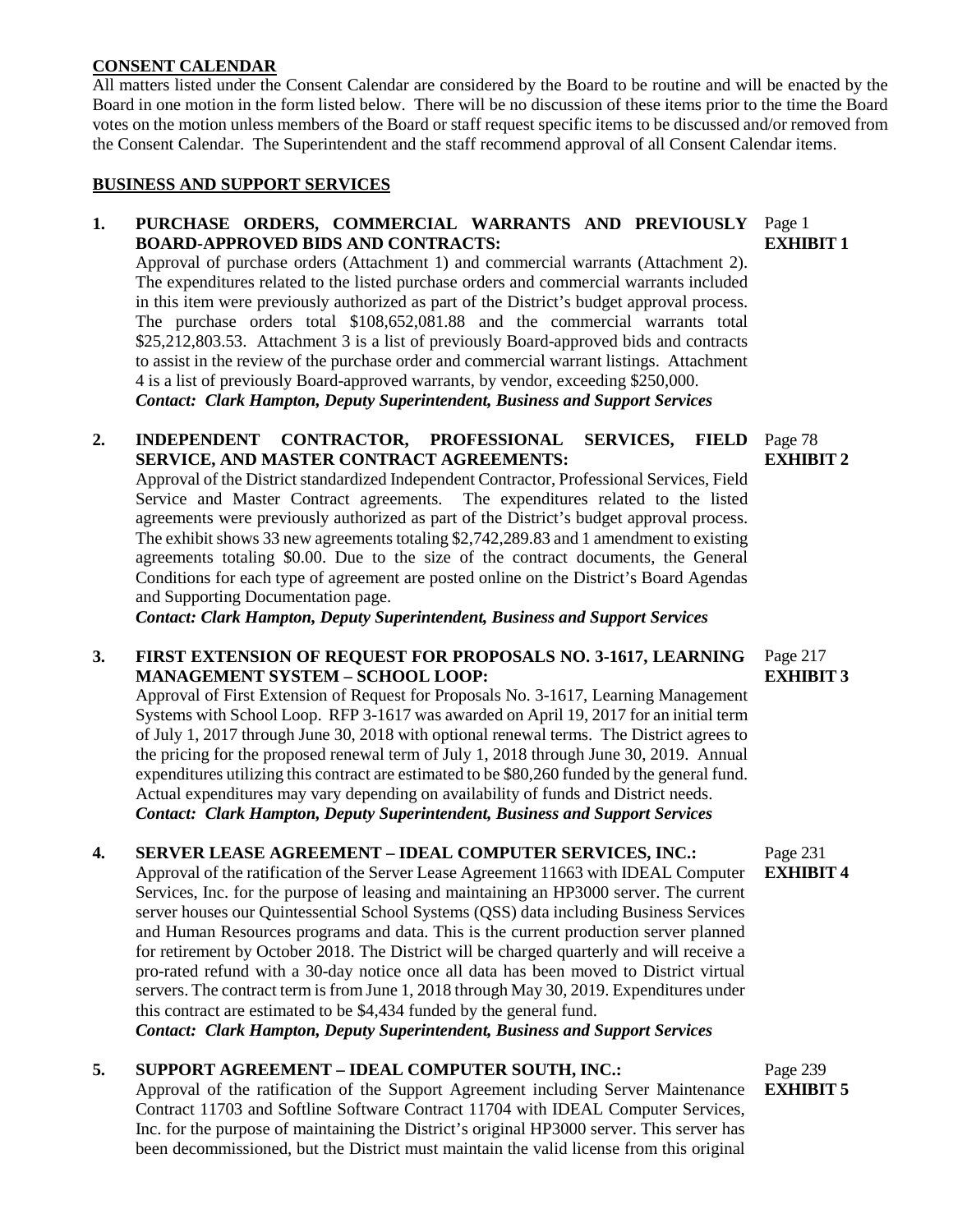machine until the Quintessential School Systems (QSS) data has been completely migrated to the Linux virtual server. It is anticipated this contract will be expired by October 2018. The District will be charged quarterly and will receive a pro-rated refund with a 30-day notice once all data has been moved to District virtual servers. The contract term is from July 1, 2018 through June 30, 2019. Expenditures under this contract are estimated to be \$2,013 funded by the general fund.

*Contact: Clark Hampton, Deputy Superintendent, Business and Support Services*

### **6. AGREEMENT FOR THE OPERATIONS OF BEFORE AND AFTER SCHOOL AND SUMMER ENRICHMENT, ACTIVITIES, AND CAMPS PROGRAM – SOUTH ORANGE COUNTY COMMUNITY COLLEGE DISTRICT:** Page 245

Approval of Agreement for the Operations of Before and After School and Summer Enrichment, Activities, and Camps Program with South Orange County Community College District. The program provides an assortment of high-quality classes and activities for all ages, promoting life-long learning and personal success for the term July 1, 2018 through June 30, 2021. The agreement provides a revenue stream to the general fund for use of facilities fees as described in Exhibit A.

*Contact: Clark Hampton, Deputy Superintendent, Business and Support Services*

## **7. RESOLUTION NO. 1819-11, APPROVAL OF APPLICATION SUBMISSION**  Page 260 **CALIFORNIA ENERGY COMMISSION SCHOOL BUS REPLACEMENT EXHIBIT 7 GRANT PROGRAM GFO-17-607:**

Approval of Resolution No. 1819-11, Approval of Application Submission California Energy Commission School Bus Replacement Grant Program GFO-17-607. California Senate Bill 110 charges the California Energy Commission (CEC) to replace older high pollutant diesel buses in California. The CEC is offering Grant Funding Opportunity GFO-17-607 Bus Replacement Program to provide funding to public school districts to replace old diesel school buses. The grant will award up to 10 near zero emission compressed natural gas or 10 zero emission electric buses, along with corresponding infrastructure. The CEC requires the Board of Trustees of each school district to authorize the submittal of application GFO-17-607 for fiscal year 2018-2019. The CEC also requires the Board to identify and authorize an individual District representative to execute in the name of the District, all necessary applications, contracts, agreements, amendments and payment requests for the purposes of securing grant funds and to implement and carry out the purposes specified in the grant application. The resolution presented to the Board provides the vehicle to meet these requirements. There is no fiscal impact for the grant. *Contact: Clark Hampton, Deputy Superintendent, Business and Support Services*

#### **8. REGIONAL COOPERATIVE AGREEMENT CONTRACT NUMBER RCA-017- 18010016 BETWEEN COUNTY OF ORANGE/COUNTY PROCUREMENT OFFICE AND DS SERVICES OF AMERICA, INCORPORATED DBA SPARKLETTS FOR BOTTLED WATER:** Page 309 **EXHIBIT 8**

Approval to utilize the Regional Cooperative Agreement Contract Number RCA-017- 18010016 for the purchase of bottled water and related supplies from DS Services of America, Inc. dba Sparkletts, as needed, under the same terms and conditions of the public agency's contract. The contract provides set pricing for bottled water and related supplies for all District needs. School boards have the authority to "piggyback" on another public agency's bid, per Public Contract Code § 20118, when it is in the best interest of a district. It is often advantageous to utilize piggyback bids when contract items are identical to the District's specifications. Using piggyback contracts save time and often provide lower prices than a single jurisdiction would be able to obtain. Anticipated annual expenditures utilizing this contract are approximately, \$20,000 funded by the general fund. Due to the size of the contract and award, the documentation is posted online on the District Board Agendas and Supporting Documentation page.

*Contact: Clark Hampton, Deputy Superintendent, Business and Support Services*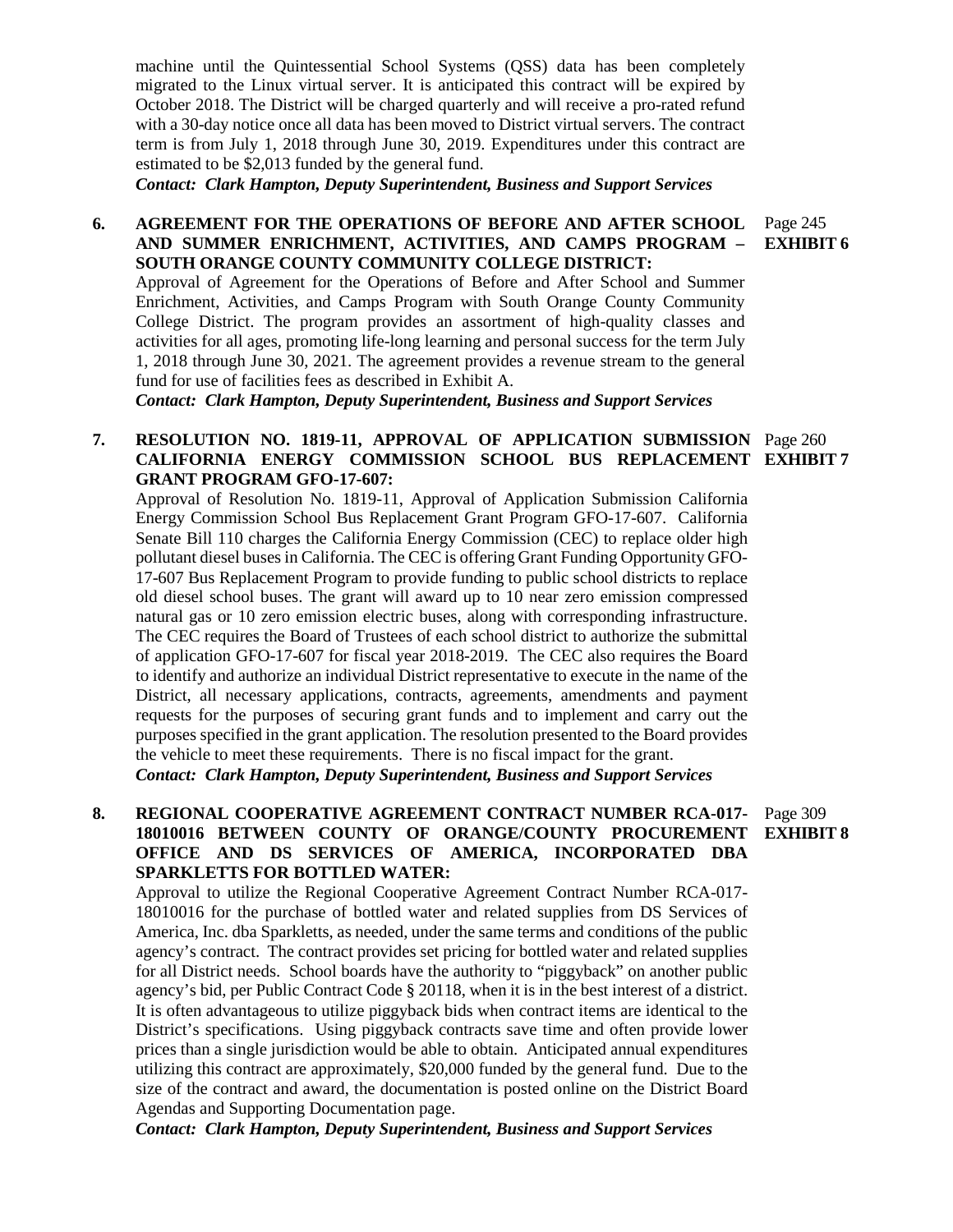### **CURRICULUM AND INSTRUCTION**

# **9. AGREEMENT FOR PARTICIPATION WITH THE ART MASTERS LEGACY**  Page 312 **PROGRAM 2018-2019:**

Approval of Agreement for Participation with the Art Masters Legacy Program 2018-2019 at Marian Bergeson, Oak Grove, Canyon Vista, Don Juan Avila, Oso Grande, Marblehead, Carl Hankey, Truman Benedict Elementary Schools and Carl Hankey Middle School. Art Masters Legacy provides services that include art assemblies and hands-on studio art activities for students. Art Masters Legacy teacher-lecturers conduct and present multimedia presentation assemblies using art visuals, images and engrossing stories covering each artist and/or art subject. Later, students have an opportunity to engage in art activities to create their own individual works of art in the manner of the master artist or art subject, using the same styles, techniques, media and disciplines. The total expenditure for this agreement is \$73,427 paid by site and/or gift funds.

*Contact: Susan Holliday, Associate Superintendent, Education Services*

#### **10. AGREEMENT FOR PARTICIPATION WITH INSIDE THE OUTDOORS FIELD PROGRAM PUBLIC SCHOOLS 2018 – 2019 AGREEMENT NUMBER F11029:**  Page 352 **EXHIBIT 10**

Approval of Agreement for Participation with Inside the Outdoors Field Program Public Schools 2018-2019. District schools routinely participate in the Orange County Department of Education's outdoor science school/field trip programs and "Traveling Scientist" programs and assemblies. Multiple sites have expressed interest in the Field Trip Program for the 2018-2019 school year, which will allow students to move out of the classroom and into the real world of science and social science. Each program is designed to support the curriculum for each grade level. The estimated expenditure under this contract is \$552.50, paid by grants, site and/or gift funds from each participating school site.

*Contact: Susan Holliday, Associate Superintendent, Education Services*

#### **11. AGREEMENT FOR PARTICIPATION WITH INSIDE THE OUTDOORS SCHOOL PROGRAM PUBLIC SCHOOLS 2018 – 2019 AGREEMENT NUMBER S11046:** Page 366 **EXHIBIT 11**

Approval of Agreement for Participation with Inside the Outdoors School Program Public Schools 2018-2019 Agreement Number S11046. District schools routinely participate in the Orange County Department of Education's outdoor science school/field trip programs and "Traveling Scientist" programs and assemblies. Multiple sites have expressed interest in the Traveling Scientist program for the 2018-2019 school year, which will provide school assemblies by traveling naturalists on various science topics. The estimated expenditure under this contract is \$31,852.50 paid by site and/or gift funds from each participating school site.

*Contact: Susan Holliday, Associate Superintendent, Education Services*

#### **12. PROPOSED SCHOOL START AND DISMISSAL TIMES FOR THE 2018-2019 SCHOOL YEAR:** Page 386 **EXHIBIT 12**

Approval of the start and dismissal times for the 2018-2019 school year. Per Board Policy 6111, *School Calendar*, this item seeks approval of the start and dismissal times for each school site for the 2018-2019 school year. There is no financial impact. *Contact: Susan Holliday, Associate Superintendent, Education Services*

# **13. RETROACTIVE GRADE WEIGHTING FOR ACCELERATED VERSIONS OF WORLD HISTORY, BIOLOGY AND CHEMISTRY**:

Approval of retroactive grade weighting will enable over 800 current District students who took accelerated versions of World History, Biology and Chemistry during the 2015-2016 school year to receive an honors weighted grade bump for work they completed after the District approved honors weighting for such courses prior to the 2015-2016 school year. *Contact: Susan Holliday, Associate Superintendent, Education Services*

**EXHIBIT 9**

Page 389 **EXHIBIT 13**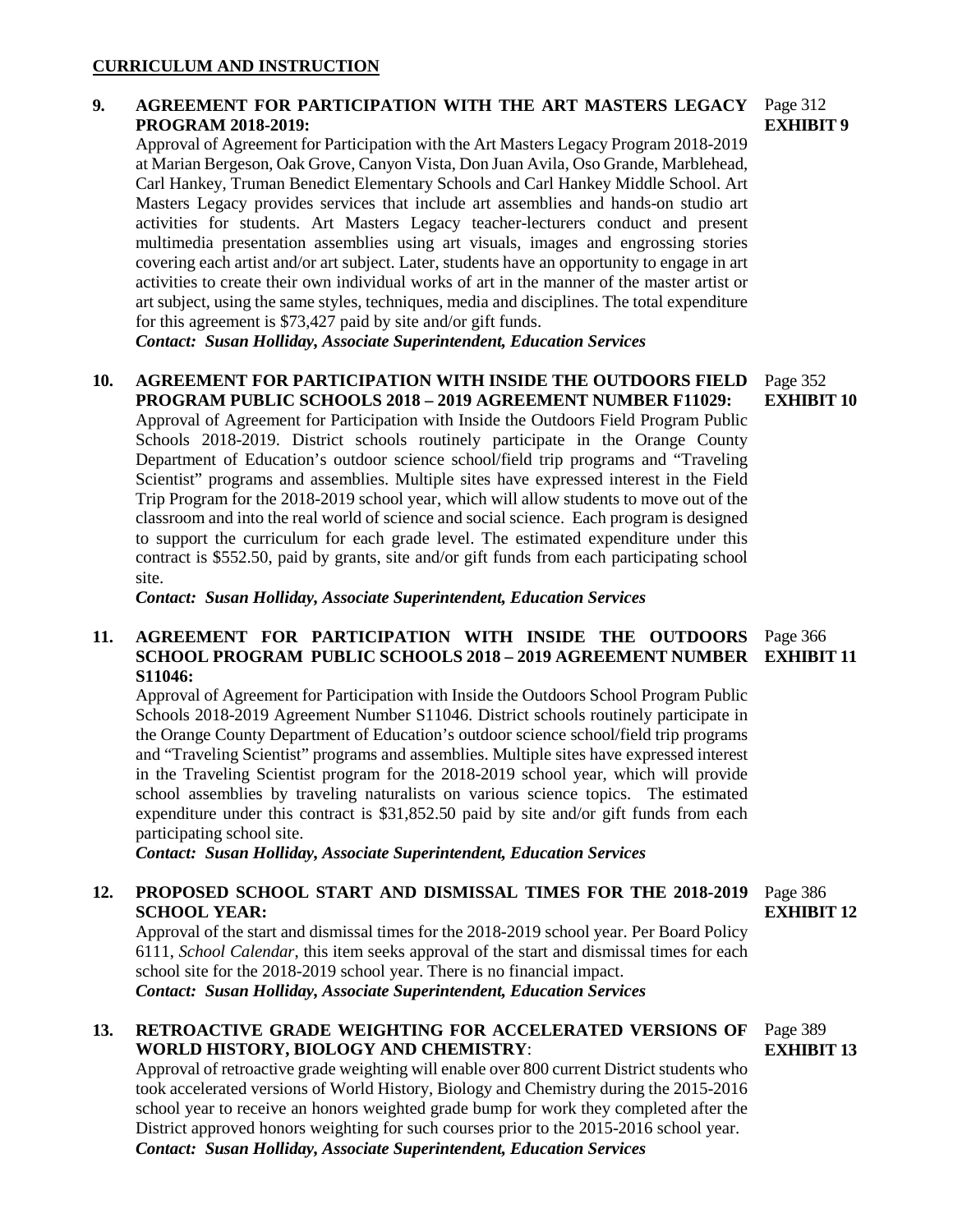# **14. MEMORANDUM OF UNDERSTANDING WITH ANAHEIM UNION HIGH**  Page 391 **SCHOOL DISTRICT:**

Approval of the Memorandum of Understanding (MOU) with Anaheim Union High School District (AUHSD) to provide special education programs and services for eligible District adult students (18 and older) who reside in group homes in AUHSD from August 8, 2018 through June 30, 2019. The District is projected to have one student in the AUHSD program, but the approval of the MOU allows the District to place additional students as determined by the Individualized Education Program (IEP) team or through a settlement agreement. Estimated cost per student is \$45,000 for classroom cost and \$10,000 for transportation cost. Annual expenditures under this MOU are estimated at \$55,000 funded by special education funds.

*Contact: Gregory Merwin, Associate Superintendent, Student Support Services*

# 15. MEMORANDUM OF UNDERSTANDING WITH THE ORANGE COUNTY Page 402 **SUPERINTENDENT OF SCHOOLS:**

Approval of the Memorandum of Understanding with the Orange County Superintendent of Schools will allow Orange County Department of Education (OCDE) to provide special education programs and services for eligible District students from July 1, 2018 through June 30, 2019. The OCDE Division of Special Education Services operates a special schools program for pupils with exceptional needs who require intensive educational services. These students are referred by their Individualized Education Program (IEP) teams when it is jointly determined by the District and OCDE that the student's educational needs, as specified in the IEP, can be appropriately met by OCDE programs and services. The District has approximately 78 students enrolled in OCDE programs per year. There are three cost categories for OCDE programs: classroom cost, transportation cost, and special circumstance aide cost. The average classroom cost per student is \$54,295. Based on average enrollment, the estimated District cost for students attending OCDE classes for the 2018-2019 school year is approximately \$4,235,000. The estimated District cost for transportation provided by OCDE is approximately \$741,000. The estimated District cost for required special circumstance aides in classrooms or on buses is approximately \$1,100,000. Annual expenditures under this agreement are funded by special education funds.

*Contact: Gregory Merwin, Associate Superintendent, Student Support Services*

### **16. PERSONNEL REIMBURSEMENT AGREEMENT WITH LAGUNA BEACH**  Page 424 **UNIFIED SCHOOL DISTRICT:**

Approval of a Personnel Reimbursement Agreement with Laguna Beach Unified School District (LBUSD) to provide five days of instruction by a qualified Orientation and Mobility Specialist to LBUSD during the 2018-2019 school year. The District staff has provided these services to LBUSD from the time both districts were part of the South Orange County Special Education Local Plan Area. LBUSD will pay the employee salary and benefit costs for the days of instruction. There is no financial impact.

*Contact: Gregory Merwin, Associate Superintendent, Student Support Services*

### **17. PERSONNEL REIMBURSEMENT AGREEMENT WITH SADDLEBACK**  Page 428 **VALLEY UNIFIED SCHOOL DISTRICT:**

Approval of a Personnel Reimbursement Agreement with Saddleback Valley Unified School District (SVUSD) to provide 40 days of instruction by a qualified Orientation and Mobility Specialist to SVUSD during the 2018-2019 school year. The District staff has provided these services to SVUSD from the time both districts were part of the South Orange County Special Education Local Plan Area. SVUSD will pay the employee salary and benefit costs for the days of instruction. There is no financial impact.

*Contact: Gregory Merwin, Associate Superintendent, Student Support Services*

# **EXHIBIT 16**

**EXHIBIT 17**

**EXHIBIT 15**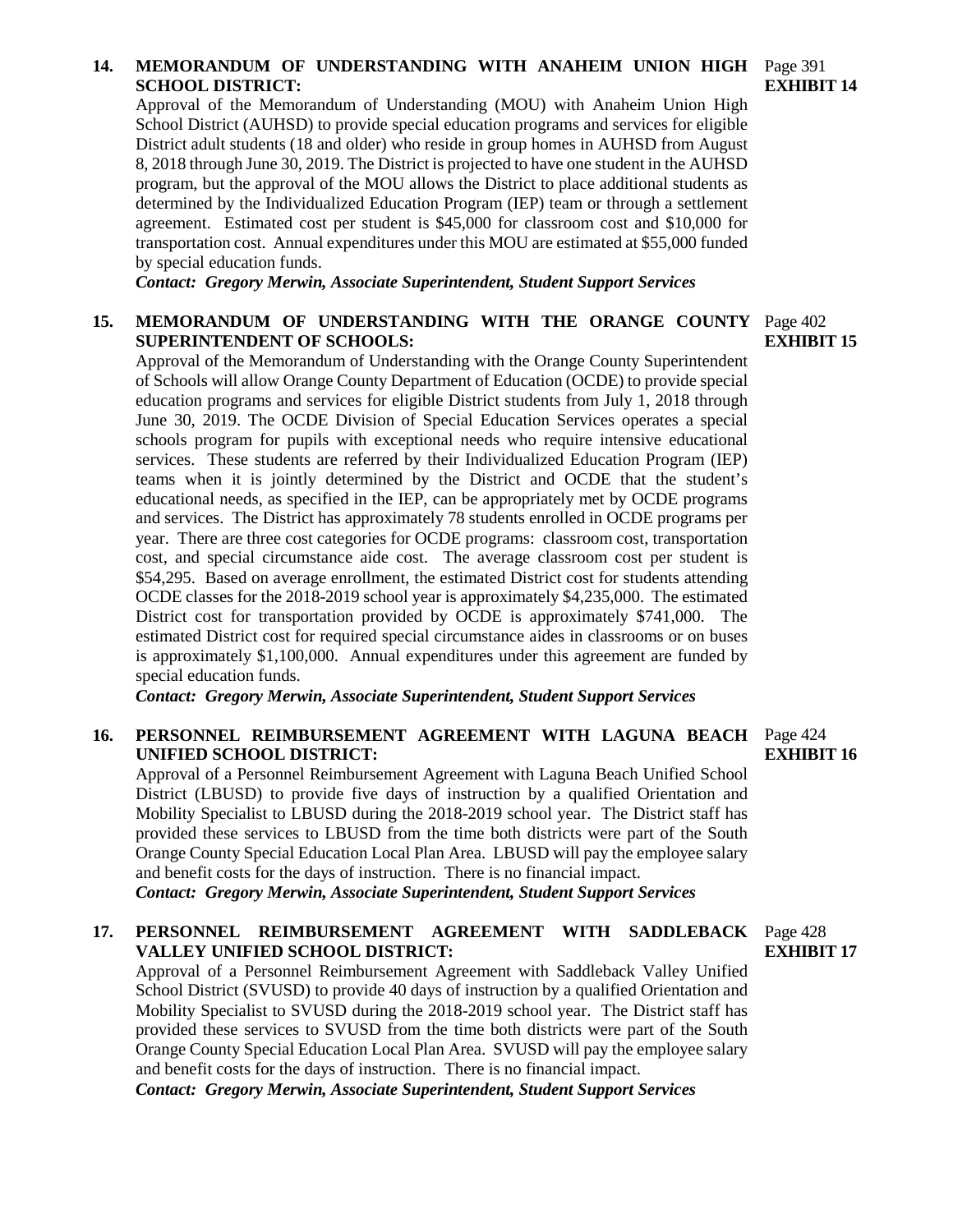### **HUMAN RESOURCE SERVICES**

# **18. AGREEMENT FOR CONSULTANT SERVICES FOR THE BREAKTHROUGH**  Page 432 **COACH:**

Approval of The Breakthrough Coach agreement for a two-day management development program. This Agreement provides a two-day management development program for local area school administrators and their secretaries. Training course to take place in the District Office Board Room on October 22 and 23, 2018. The District will receive five complimentary tuitions valued at \$3,625 total. One time funding of \$3,625 total to fund an additional five tuitions.

*Contact: Tim Brooks, Interim Associate Superintendent, Human Resource Services*

#### **19. CALIFORNIA STATE UNIVERSITY, FULLERTON FALL 2017 MASTER TEACHER PAYMENTS:** Page 440 **EXHIBIT 19**

Approval of payment to District master teachers who supported a California State University, Fullerton (CSUF) student teacher during the 2017 fall semester. Current university agreements specify that institutions pay master teachers a nominal payment for their supervision and support of student teachers. CSUF has agreed to reimburse the District for the cost of compensating master teachers. The compensation amounts vary due to the nature of the assignments.

*Contact: Tim Brooks, Interim Associate Superintendent, Human Resource Services*

# **20. ORANGE COUNTY DEPARTMENT OF EDUCATION FOURTH QUARTER REPORT – WILLIAMS SETTLEMENT LEGISLATION:**

Acceptance of Williams Settlement Legislation Orange County Department of Education (OCDE) Fourth Quarter Report. Education Code § 1240 requires OCDE to report visits and reviews of District schools conducted by OCDE, if any. Furthermore, the law requires the report be provided to the Board of Trustees at a regularly scheduled public meeting each quarter.

*Contact: Tim Brooks, Interim Associate Superintendent, Human Resource Services*

#### **21. RESIGNATIONS/RETIREMENTS/EMPLOYMENT - CLASSIFIED EMPLOYEES: CLASSIFIED** Page 447 **EXHIBIT 21**

Approval of the activity list for employment, separation and additional assignments of classified employees. These positions will be charged to the appropriate fund and are included in the adopted budget.

*Contact: Tim Brooks, Interim Associate Superintendent, Human Resource Services*

#### **22. RESIGNATIONS/RETIREMENTS/EMPLOYMENT - CERTIFICATED EMPLOYEES: CERTIFICATED** Page 494 **EXHIBIT 22**

Approval of the activity list for employment, separation and additional assignments of certificated employees. These positions will be charged to the appropriate fund and are included in the adopted budget.

*Contact: Tim Brooks, Interim Associate Superintendent, Human Resource Services*

### **GENERAL FUNCTIONS**

#### **23. SCHOOL BOARD MINUTES:** Approval of the July 25, 2018 Regular Board Meeting minutes. *Contact: Colleen Hayes, Manager II, Superintendent's Office* Page 522 **EXHIBIT 23**

**EXHIBIT 18**

Page 443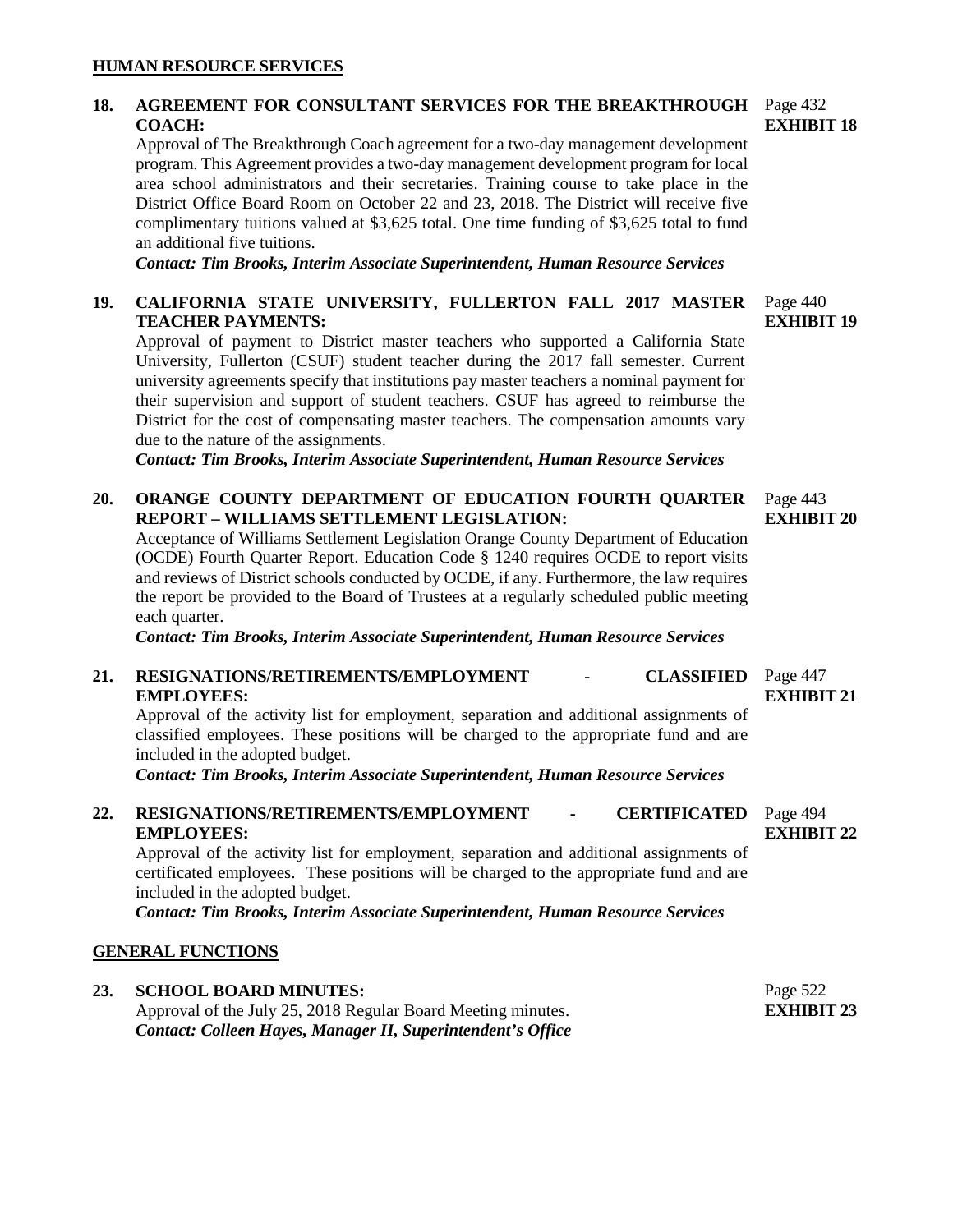### **DISCUSSION/ACTION ITEMS**

#### 24. PRESENTATION REGARDING STUDENT AND **ACCOMPLISHMENTS DURING 2017-2018 SCHOOL YEAR: ORGANIZATIONAL INFORMATION/**

Staff presents a review of 2017-2018 student and organizational accomplishments, including the creation of new systems, and improvement of operational efficiencies. These accomplishments align with our mission to prepare our students to meet the challenges of a rapidly changing world, and our vision of an unwavering commitment to student success. *CUSD WIG 1: Teaching and Learning – Engage students in meaningful, challenging, and innovative educational experiences to increase post-secondary options for all students.*

*CUSD WIG 2: Communications – Communicate with, and engage students, parents, employees, and community members in Districtwide and community-specific decisions. CUSD WIG 3: Facilities – Optimize facilities and learning environments for all students.*

*Contact: Kirsten M. Vital, Superintendent*

### Staff Recommendation

It is recommended the Board President recognize Kirsten M. Vital, Superintendent and the Executive Cabinet to present information on this item and answer any questions Trustees may have. This is an information item only and no Board action is necessary.

# **25. COMPRESSED NATURAL GAS FUELING STATION PERFORMANCE INFORMATION/ UPDATE:**

The District's compressed natural gas (CNG) fueling station opened in 2016 streamlining the fueling process and saving in school bus fuel and labor costs, allowing those funds to **EXHIBIT 25** be redirected to the classroom. At the July 25, 2018 Board meeting, Trustees requested an update on the performance of the CNG station. The exhibit highlights up-to-date cost savings as it relates to fuel, labor and vehicle performance costs amounting to approximately \$365,681.

*CUSD WIG 3: Facilities – Optimize facilities and learning environments for all students.*

*Contact: Clark Hampton, Deputy Superintendent, Business and Support Services*

Staff Recommendation

It is recommended the Board President recognize Clark Hampton, Deputy Superintendent, Business and Support Services to present information on this item and answer any questions Trustees may have. This is an information item only and no Board action is necessary.

### **26. DEMONSTRATION OF OPENGOV WEBSITE:**

In the 2016-2017 fiscal year with the intent of increasing transparency in the area of Community Facilities District expenditures, a spreadsheet was developed containing details of expenditures for the previous 20 years. This project took several months and once completed the data was converted into a flat file that could be uploaded to the OpenGov website to enable public access. The project was then expanded to include all other District financial data along with facilities information.

*CUSD WIG 2: Communicate with, and engage students, parents, employees, and community members in Districtwide and community-specific decisions. Contact: Clark Hampton, Deputy Superintendent, Business and Support Services*

### Staff Recommendation

It is recommended the Board President recognize Clark Hampton, Deputy Superintendent, Business and Support Services to present information on this item and answer any questions trustees may have. This is an information item only and no board action is necessary.

**DISCUSSION** Page 535 **EXHIBIT 24**

**DISCUSSION** Page 580

### **INFORMATION/ DISCUSSION** Page 582 **EXHIBIT 26**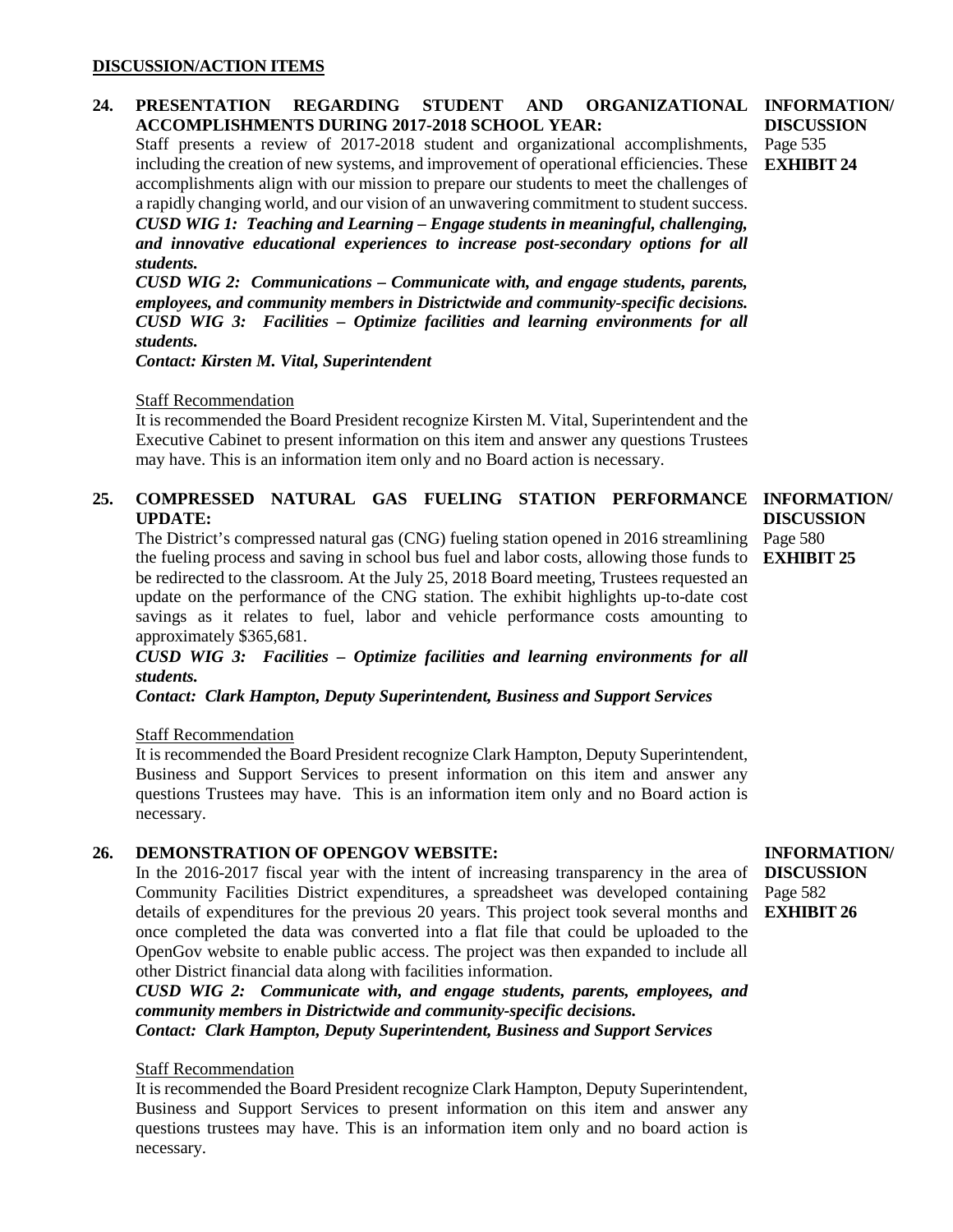### **27. DESIGNATION OF TITLE I SCHOOLS 2018-2019:**

Carl Hankey and Palisades Elementary Schools are both in the range of potential identification as a Title I school. Tentative budget allocations for 2018-2019 have been communicated to current Title I schools, and allocations have been reserved for Carl Hankey and Palisades Elementary Schools in case either or both of their low-income percentages exceed Las Palmas and are therefore identified for Title I. Title I needs assessments and plans for Carl Hankey and Palisades Elementary Schools outlining proposed goals, monitoring, and actions and services tied to the expenditures are included in the Exhibit. Approximately \$121,000 is being reserved for Carl Hankey and \$147,000 for Palisades Elementary Schools if Title I designation is approved. If not approved, funding will be held until the October 2018 California Basic Educational Data System (CBEDS) data is verified. If at that time, Carl Hankey and Palisades' low-income percentages do not exceed Las Palmas, the funding will be re-distributed to the current ten Title I schools.

*CUSD WIG 1: Teaching and Learning – Engage students in meaningful, challenging, and innovative educational experiences to increase post-secondary options for all students.*

*Contact: Susan Holliday, Associate Superintendent, Education Services*

Staff Recommendation

It is recommended the Board President recognize Susan Holliday, Associate Superintendent, Education Services, to present this item.

Following discussion, it is recommended the Board of Trustees approve Carl Hankey and Palisades Elementary Schools as Title I schools or direct staff to wait until the October CBEDS data is collected to verify low-income percentages to determine Title I school status.

Motion by \_\_\_\_\_\_\_\_\_\_\_\_\_\_\_\_\_\_\_\_\_ Seconded by \_\_\_\_\_\_\_\_\_\_\_\_\_\_\_\_\_

### **28. FIRST READING – BOARD POLICY 5111, ADMISSION:**

The proposed revisions to Board Policy 5111, *Admission*, brings language in alignment to recent changes in law. Assembly Bill 699, signed into law in October 2017, expressly added "immigration status" as a specified protected characteristic for purposes of antidiscrimination and equal protection laws in schools. Revisions also reflect current California School Board Associations sample language. Legal counsel has reviewed the policy. There is no financial impact.

*CUSD WIG 1: Teaching and Learning - Engage students in meaningful, challenging, and innovative educational experiences to increase post-secondary options for all students.*

*Contact: Susan Holliday, Associate Superintendent, Education Services*

### Staff Recommendation

It is recommended the Board President recognize Susan Holliday, Associate Superintendent, Education Services, to present this item.

Following discussion, it is recommended the Board of Trustees approve Board Policy 5111, *Admission.*

Motion by \_\_\_\_\_\_\_\_\_\_\_\_\_\_\_\_\_\_\_\_\_ Seconded by \_\_\_\_\_\_\_\_\_\_\_\_\_\_\_\_\_

# **29. FIRST READING – BOARD POLICY 5111.1, DISTRICT RESIDENCY:**

The proposed revisions to Board Policy 5111.1, *District Residency*, brings language in alignment to recent changes in law. Assembly Bill 699, signed into law in October 2017, expressly added "immigration status" as a specified protected characteristic for purposes **EXHIBIT 29**of anti-discrimination and equal protection laws in schools.

**DISCUSSION/ ACTION** Page 594 **EXHIBIT 28**

**DISCUSSION/ ACTION** Page 584 **EXHIBIT 27**

**DISCUSSION/ ACTION** Page 599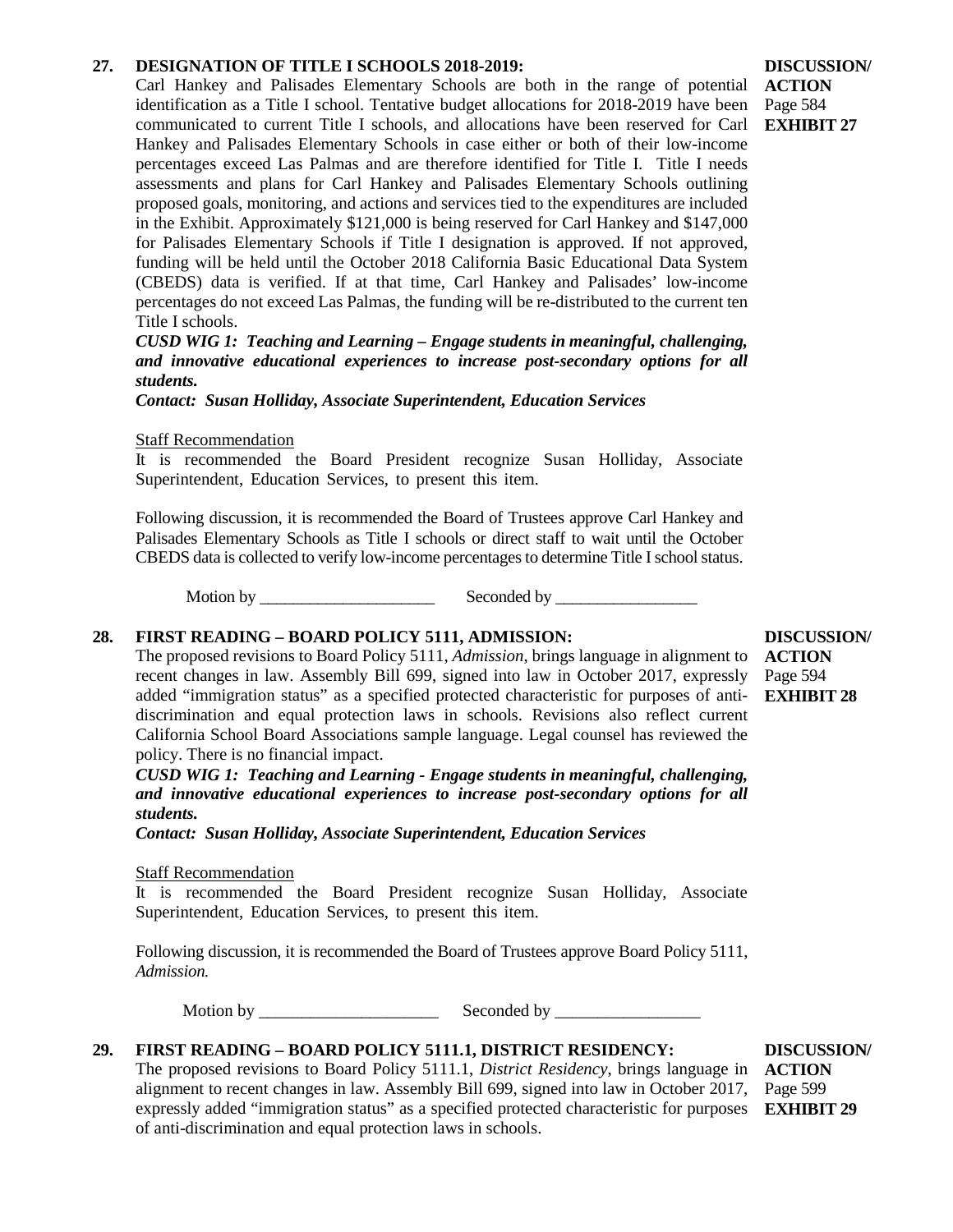Revisions also reflect current California School Board Associations sample language. Legal counsel has reviewed the policy. There is no financial impact.

*CUSD WIG 1: Teaching and Learning - Engage students in meaningful, challenging, and innovative educational experiences to increase post-secondary options for all students.*

*Contact: Susan Holliday, Associate Superintendent, Education Services*

Staff Recommendation

It is recommended the Board President recognize Susan Holliday, Associate Superintendent, Education Services, to present this item.

Following discussion, it is recommended the Board of Trustees approve Board Policy 5111.1, *District Residency.*

Motion by \_\_\_\_\_\_\_\_\_\_\_\_\_\_\_\_\_\_\_\_\_ Seconded by \_\_\_\_\_\_\_\_\_\_\_\_\_\_\_\_\_

## **30. FIRST READING – BOARD POLICY 5130, STUDENT RECORDS:**

The proposed revisions to Board Policy 5130, *Student Records*, brings language in **ACTION** alignment to recent changes in law. Assembly Bill 699, signed into law in October 2017, expressly added "immigration status" as a specified protected characteristic for purposes of anti-discrimination and equal protection laws in schools. Revisions also reflect current California School Board Associations sample language. Legal counsel has reviewed the policy. There is no financial impact.

*CUSD WIG 1: Teaching and Learning - Engage students in meaningful, challenging, and innovative educational experiences to increase post-secondary options for all students.*

*Contact: Susan Holliday, Associate Superintendent, Education Services*

Staff Recommendation

It is recommended the Board President recognize Susan Holliday, Associate Superintendent, Education Services, to present this item.

Following discussion, it is recommended the Board of Trustees approve Board Policy 5130, *Student Records.*

Motion by \_\_\_\_\_\_\_\_\_\_\_\_\_\_\_\_\_\_\_\_\_ Seconded by \_\_\_\_\_\_\_\_\_\_\_\_\_\_\_\_\_

# **31. FIRST READING – BOARD POLICY 3580, DISTRICT RECORDS:**

The proposed revisions to Board Policy 3580, *District Records*, brings language in **ACTION** alignment to recent changes in law. Assembly Bill 699, signed into law in October 2017, expressly added "immigration status" as a specified protected characteristic for purposes **EXHIBIT 31**of anti-discrimination and equal protection laws in schools. Revisions also reflect current California School Board Associations sample language. Legal counsel has reviewed the policy. There is no financial impact.

*CUSD WIG 1: Teaching and Learning - Engage students in meaningful, challenging, and innovative educational experiences to increase post-secondary options for all students.*

*Contact: Clark Hampton, Deputy Superintendent, Business and Support Services* 

Staff Recommendation

It is recommended the Board President recognize Clark Hampton, Deputy Superintendent, Business and Support Services, to present this item.

Following discussion, it is recommended the Board of Trustees approve Board Policy 3580, *District Records.*

Motion by \_\_\_\_\_\_\_\_\_\_\_\_\_\_\_\_\_\_\_\_\_ Seconded by \_\_\_\_\_\_\_\_\_\_\_\_\_\_\_\_\_

**DISCUSSION/** Page 615

**DISCUSSION/** Page 604 **EXHIBIT 30**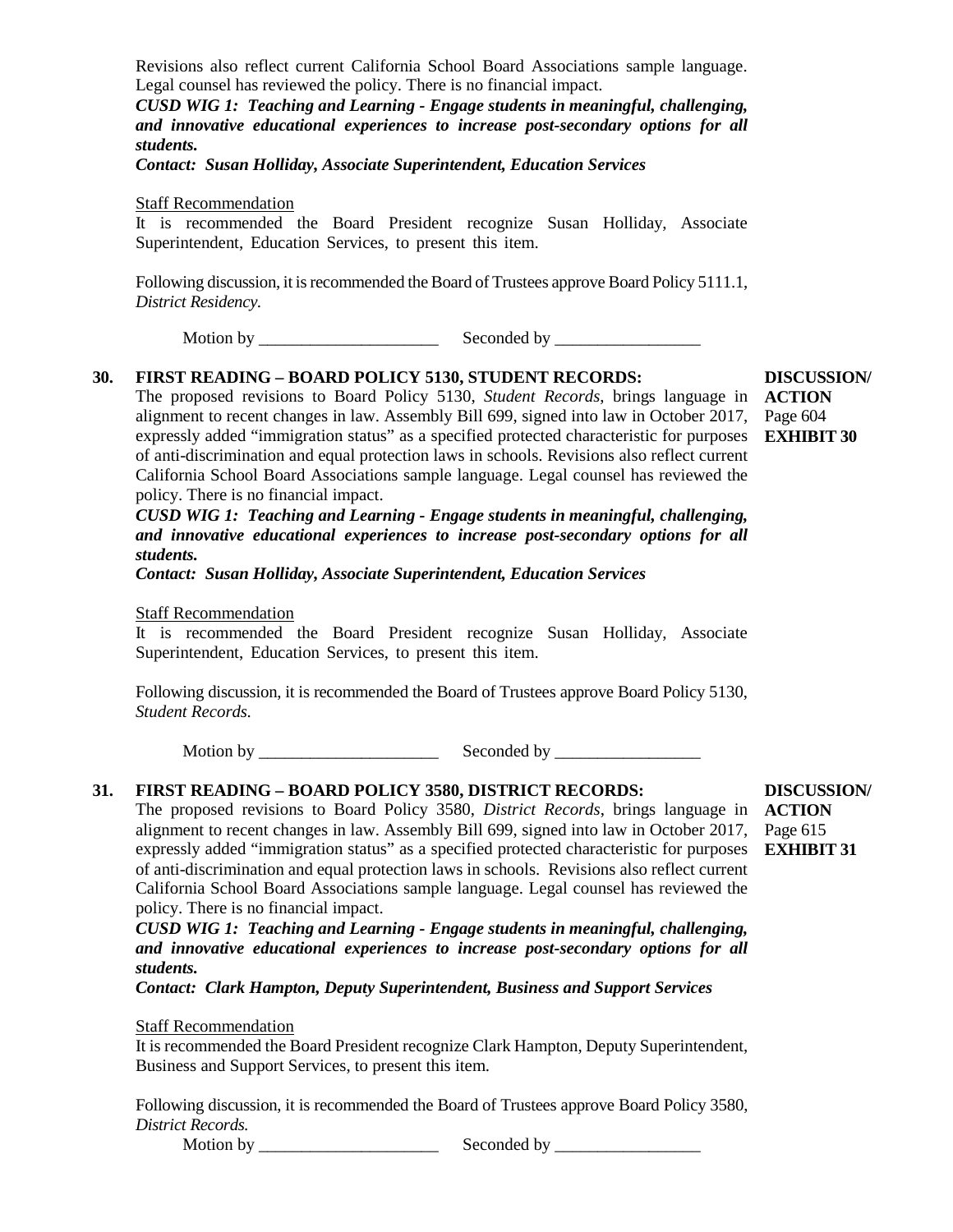# **32. SECOND READING – BOARD POLICY 5183, SEXUAL HARASSMENT:**

The District is committed to maintaining a learning environment that is free of harassment and discrimination. The proposed revisions to Board Policy 5183, *Sexual Harassment*, reflect appropriate education code, aligns more appropriately to Title IX requirements and reflects current California School Board Associations sample language. Legal counsel has reviewed the policy. All principals and District management will receive training on this updated policy and associated administrative regulation. Staff has added recommended language from the first reading on July 25, 2018. There is no financial impact.

*CUSD WIG 1: Teaching and Learning - Engage students in meaningful, challenging, and innovative educational experiences to increase post-secondary options for all students.*

*Contact: Susan Holliday, Associate Superintendent, Education Services*

### Staff Recommendation

It is recommended the Board President recognize Susan Holliday, Associate Superintendent, Education Services, to present this item.

Following discussion, it is recommended the Board of Trustees approve Board Policy 5183, *Sexual Harassment.*

Motion by \_\_\_\_\_\_\_\_\_\_\_\_\_\_\_\_\_\_\_\_\_ Seconded by \_\_\_\_\_\_\_\_\_\_\_\_\_\_\_\_\_

# **33. RESOLUTION NO. 1819-01, REQUEST FOR WAIVER – EXEMPTION FROM DISCUSSION/ UNIVERSAL MEAL SERVICE:**

Senate Bill 138, School Meals Programs: Free and Reduced-Price Meals: Universal Meal Service requires the Board of Trustees to adopt a resolution of fiscal hardship with **EXHIBIT 33** demonstrated reasons it is unable to comply with the universal meal service program requirements of Education Code § 49564. If the resolution is approved by at least a majority of the Board, the District is exempt from the requirements. The Board of Trustees must reconsider the resolution at least once every four years.

*CUSD WIG 2: Communications – Communicate with, and engage students, parents, employees, and community members in Districtwide and community-specific decisions. Contact: Clark Hampton, Deputy Superintendent, Business and Support Services* 

Staff Recommendation

It is recommended the Board President recognize Clark Hampton, Deputy Superintendent, Business and Support Services, to present this item.

Following discussion, it is recommended the Board of Trustees adopt Resolution No. 1819-01, Request for Waiver – Exemption from Universal Meal Service.

Motion by \_\_\_\_\_\_\_\_\_\_\_\_\_\_\_\_\_\_\_\_\_ Seconded by \_\_\_\_\_\_\_\_\_\_\_\_\_\_\_\_\_

**34. RESOLUTION NO. 1819-03, RESOLUTION OF BOARD OF TRUSTEES OF THE DISCUSSION/ CAPISTRANO UNIFIED SCHOOL DISTRICT, ACTING AS THE LEGISLATIVE BODY OF COMMUNITY FACILITIES DISTRICT NO. 90-2 OF THE CAPISTRANO UNIFIED SCHOOL DISTRICT (TALEGA), AUTHORIZING THE LEVY OF SPECIAL TAXES IN COMMUNITY FACILITIES DISTRICT NO. 90-2 OF THE CAPISTRANO UNIFIED SCHOOL DISTRICT (TALEGA) FOR FISCAL YEAR 2018-2019:**

Resolution No. 1819-03 authorizes the levy of Special Tax in Community Facilities District (CFD) No. 90-2 (Talega) for Fiscal Year 2018-2019. In order to secure the tax roll for CFD No. 90-2 in Fiscal Year 2018-2019, the District must notify the County of Orange Auditor-Controller no later than August 23, 2018, or other duly authorized date, with a certified copy of Resolution No. 1819-03, along with a copy of the annual levy of Special Taxes for Fiscal Year 2018-2019.

**DISCUSSION/ ACTION** Page 618 **EXHIBIT 32**

**ACTION** Page 628 **EXHIBIT 34**

# **ACTION** Page 625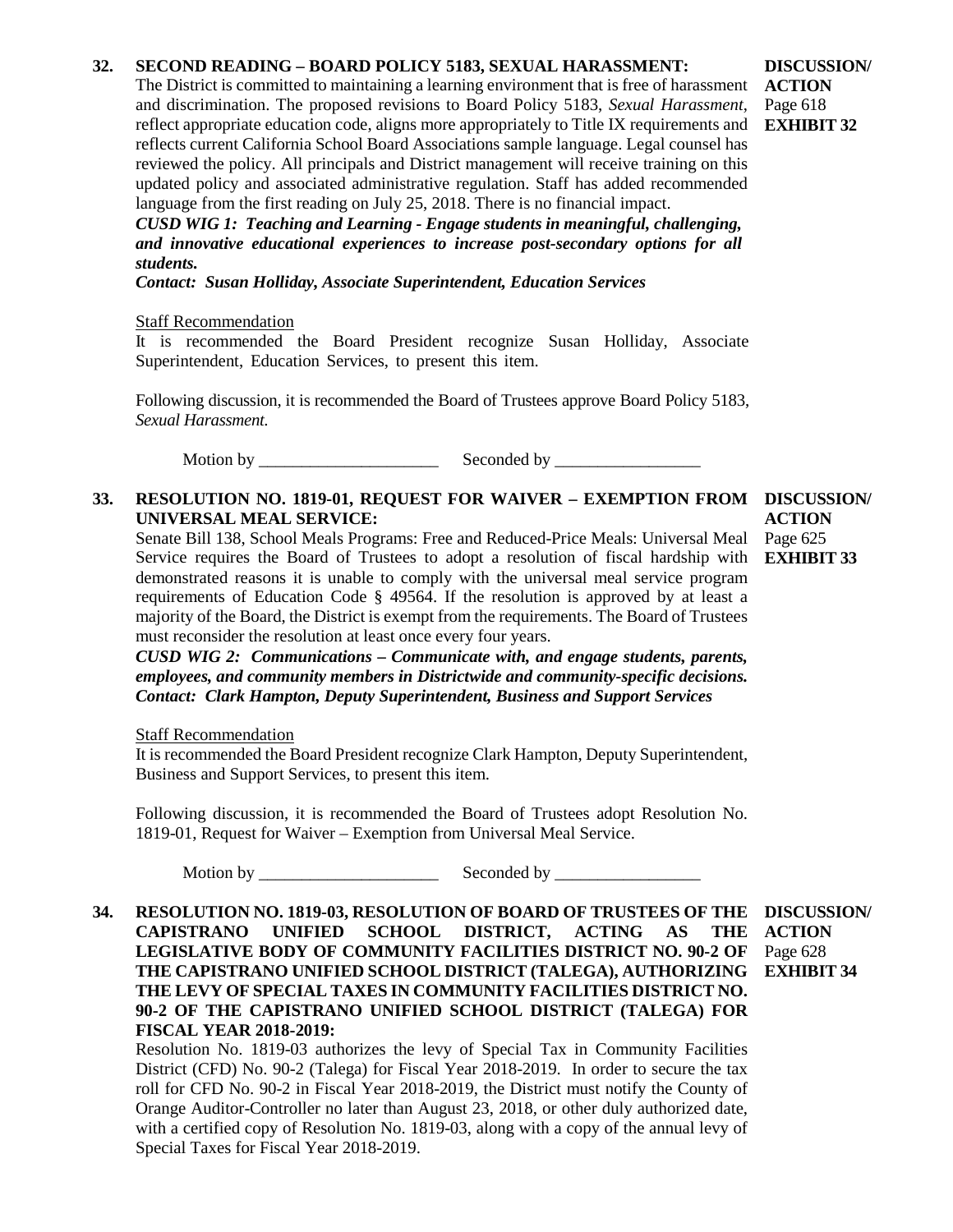David Taussig & Associates will deliver the required documents on the District's behalf to the County of Orange.

*CUSD WIG 3: Facilities – Optimize facilities and learning environments for all students.*

*Contact: Clark Hampton, Deputy Superintendent, Business and Support Services*

Staff Recommendation

It is recommended the Board President recognize Clark Hampton, Deputy Superintendent, Business and Support Services, to present this item.

Following discussion, in adopting Resolution No. 1819-03, Resolution of Board of Trustees of the Capistrano Unified School District, Acting as the Legislative Body of Community Facilities District No. 90-2 of the Capistrano Unified School District (Talega), Authorizing the Levy of Special Taxes in Community Facilities District No. 90-2 of the Capistrano Unified School District (Talega) For Fiscal Year 2018-2019, the Board will designate the amount set forth in the David Taussig & Associates Annual Report designated in Section 4 thereof.

Motion by \_\_\_\_\_\_\_\_\_\_\_\_\_\_\_\_\_\_\_\_\_ Seconded by \_\_\_\_\_\_\_\_\_\_\_\_\_\_\_\_\_

**35. RESOLUTION NO. 1819-04, RESOLUTION OF THE BOARD OF TRUSTEES OF THE CAPISTRANO UNIFIED SCHOOL DISTRICT, ACTING AS THE LEGISLATIVE BODY FOR IMPROVEMENT AREA NO. 2002-1 OF COMMUNITY FACILITIES DISTRICT NO. 90-2 IA OF THE CAPISTRANO EXHIBIT 35UNIFIED SCHOOL DISTRICT (TALEGA), AUTHORIZING THE LEVY OF SPECIAL TAXES IN COMMUNITY FACILITIES DISTRICT NO. 90-2 IA OF THE CAPISTRANO UNIFIED SCHOOL DISTRICT (TALEGA) FOR FISCAL YEAR 2018-2019: DISCUSSION/ ACTION** Page 636

Resolution No. 1819-04 authorizes the levy of Special Taxes in Community Facilities District (CFD) No. 90-2 Improvement Area No. 2002-1 (Talega) for Fiscal Year 2018- 2019. In order to secure the tax roll for CFD No. 90-2 IA in Fiscal Year 2018-2019, the District must notify the County of Orange Auditor/Controller no later than August 23, 2018, or other duly authorized date, with a certified copy of Resolution No. 1819-04, along with a copy of the annual levy of Special Taxes for Fiscal Year 2018-2019. David Taussig & Associates will deliver the required documents on the District's behalf to the County of Orange.

# *CUSD WIG 3: Facilities – Optimize facilities and learning environments for all students.*

*Contact: Clark Hampton, Deputy Superintendent, Business and Support Services*

Staff Recommendation

It is recommended the Board President recognize Clark Hampton, Deputy Superintendent, Business and Support Services, to present this item.

Following discussion, in adopting Resolution No. 1819-04, Resolution of Board of Trustees of the Capistrano Unified School District, Acting as the Legislative Body of Community Facilities District No. 90-2 Improvement Area No. 2002-1 of the Capistrano Unified School District (Talega), Authorizing the Levy of Special Taxes in Community Facilities District No. 90-2 IA of the Capistrano Unified School District (Talega) For Fiscal Year 2018-2019, the Board will designate the amount set forth in the David Taussig & Associates Annual Report designated in Section 4 thereof.

Motion by \_\_\_\_\_\_\_\_\_\_\_\_\_\_\_\_\_\_\_\_\_ Seconded by \_\_\_\_\_\_\_\_\_\_\_\_\_\_\_\_\_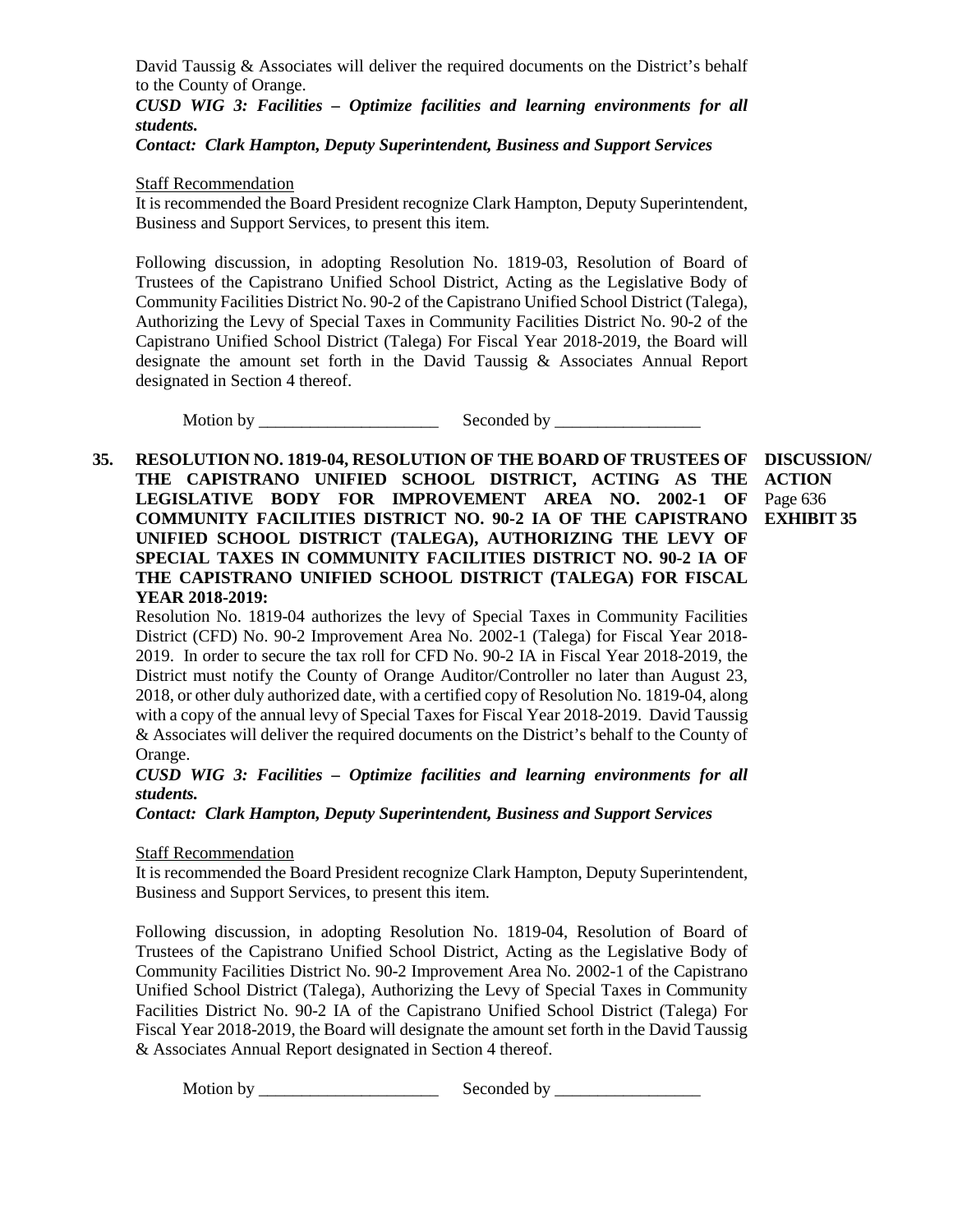**36. RESOLUTION NO. 1819-05, RESOLUTION OF BOARD OF TRUSTEES OF THE CAPISTRANO UNIFIED SCHOOL DISTRICT, ACTING AS THE LEGISLATIVE BODY OF COMMUNITY FACILITIES DISTRICT NO. 92-1 OF THE CAPISTRANO UNIFIED SCHOOL DISTRICT (LAS FLORES), AUTHORIZING THE LEVY OF SPECIAL TAXES IN COMMUNITY FACILITIES DISTRICT NO. 92-1 OF THE CAPISTRANO UNIFIED SCHOOL DISTRICT (LAS FLORES) FOR FISCAL YEAR 2018-2019: DISCUSSION/ ACTION** Page 644 **EXHIBIT 36**

Resolution No. 1819-05 authorizes the levy of Special Taxes in Community Facilities District (CFD) No. 92-1 (Las Flores) for Fiscal Year 2018-2019. In order to secure the tax roll for CFD No. 92-1 in Fiscal Year 2018-2019, the District must notify the County of Orange Auditor/Controller no later than August 23, 2018, or other duly authorized date, with a certified copy of Resolution No. 1819-05, along with a copy of the annual levy of Special Taxes for Fiscal Year 2018-2019. David Taussig & Associates will deliver the required documents on the District's behalf to the County of Orange.

*CUSD WIG 3: Facilities – Optimize facilities and learning environments for all students.*

*Contact: Clark Hampton, Deputy Superintendent, Business and Support Services*

Staff Recommendation

It is recommended the Board President recognize Clark Hampton, Deputy Superintendent, Business and Support Services, to present this item.

Following discussion, in adopting Resolution No. 1819-05, Resolution of Board of Trustees of the Capistrano Unified School District, Acting as the Legislative Body of Community Facilities District No. 92-1 of the Capistrano Unified School District (Las Flores), Authorizing the Levy of Special Taxes in Community Facilities District No. 92-1 of the Capistrano Unified School District (Las Flores) For Fiscal Year 2018-2019, the Board will designate the amount set forth in the David Taussig & Associates Annual Report designated in Section 4 thereof.

Motion by \_\_\_\_\_\_\_\_\_\_\_\_\_\_\_\_\_\_\_\_\_ Seconded by \_\_\_\_\_\_\_\_\_\_\_\_\_\_

**37. RESOLUTION NO. 1819-06, RESOLUTION OF BOARD OF TRUSTEES OF THE CAPISTRANO UNIFIED SCHOOL DISTRICT, ACTING AS THE LEGISLATIVE BODY OF COMMUNITY FACILITIES DISTRICT NO. 98-1A OF THE CAPISTRANO UNIFIED SCHOOL DISTRICT (PACIFICA SAN JUAN), AUTHORIZING THE LEVY OF SPECIAL TAXES IN COMMUNITY FACILITIES DISTRICT NO. 98-1A OF THE CAPISTRANO UNIFIED SCHOOL DISTRICT (PACIFICA SAN JUAN) FOR FISCAL YEAR 2018-2019: DISCUSSION/ ACTION** Page 653 **EXHIBIT 37**

Resolution No. 1819-06 authorizes the levy of Special Taxes in Community Facilities District (CFD) No. 98-1A (Pacifica San Juan) for Fiscal Year 2018-2019. Such Special Taxes were levied, in prior fiscal years, on a partial basis. It is proposed that for Fiscal Year 2018-2019 the Special Taxes be levied on a partial basis at less than the Assigned Special Tax for CFD No. 98-1A. As in prior fiscal years, this is not a precedent for future fiscal years. In order to secure the tax roll for CFD No. 98-1A in Fiscal Year 2018-2019, the District must notify the County of Orange Auditor-Controller no later than August 23, 2018, or other duly authorized date, with a certified copy of Resolution No. 1819-06, along with a copy of the annual levy of Special Taxes for Fiscal Year 2018-2019. The District's Special Tax Consultant, David Taussig & Associates, will deliver the required documents on the District's behalf to the County of Orange.

*CUSD WIG 3: Facilities – Optimize facilities and learning environments for all students.*

*Contact: Clark Hampton, Deputy Superintendent, Business and Support Services*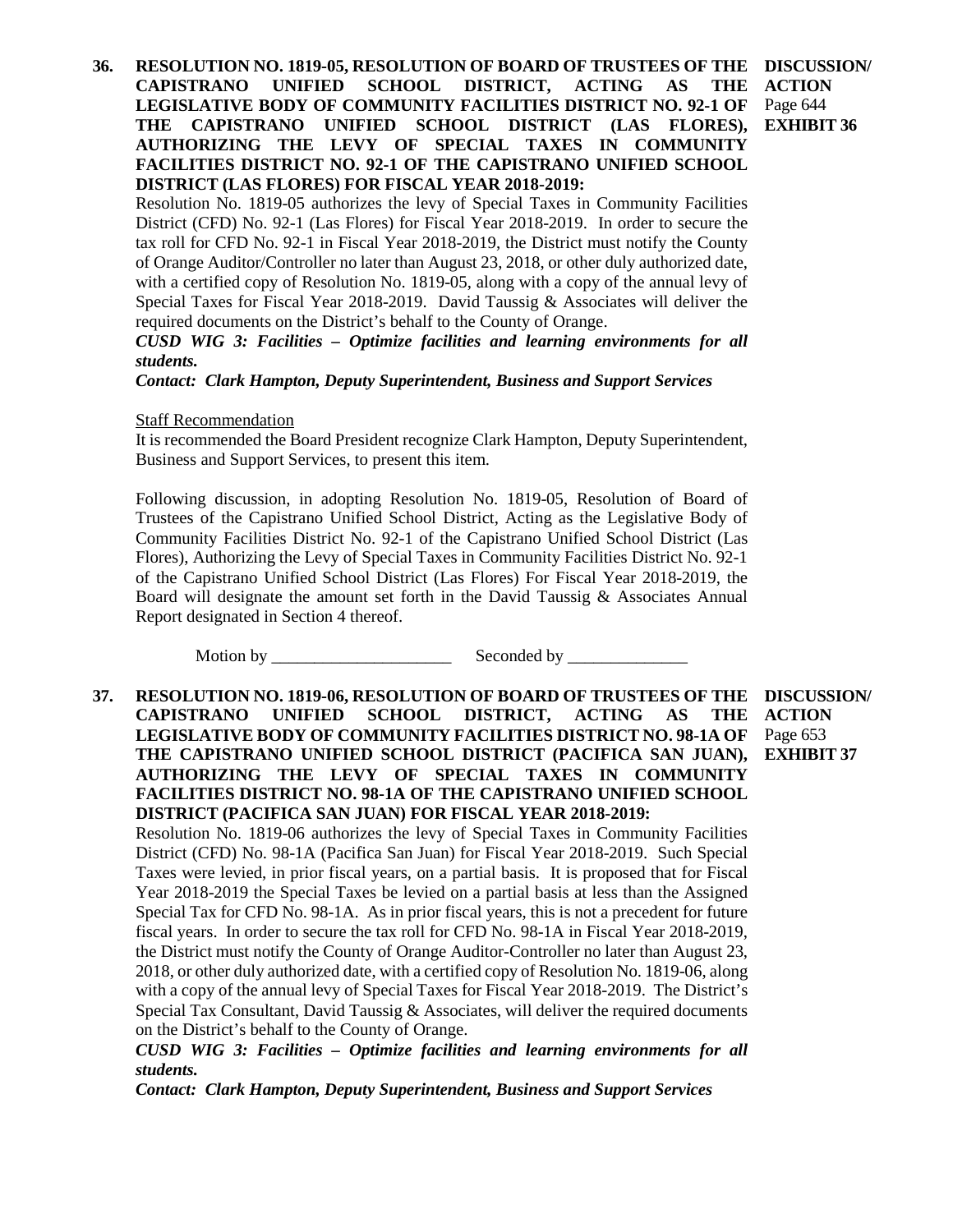Staff Recommendation

It is recommended the Board President recognize Clark Hampton, Deputy Superintendent, Business and Support Services, to present this item.

Following discussion, in adopting Resolution No. 1819-06, Resolution of Board of Trustees of the Capistrano Unified School District, Acting as the Legislative Body of Community Facilities District No. 98-1A of the Capistrano Unified School District (Pacifica San Juan), Authorizing the Levy of Special Taxes in Community Facilities District No. 98-1A of the Capistrano Unified School District (Pacifica San Juan) For Fiscal Year 2018-2019, the Board will designate the amount set forth in the David Taussig & Associates Annual Report designated in Section 4 thereof.

Motion by \_\_\_\_\_\_\_\_\_\_\_\_\_\_\_\_\_\_\_\_\_ Seconded by \_\_\_\_\_\_\_\_\_\_\_\_\_\_\_\_\_

### **38. RESOLUTION NO. 1819-07, RESOLUTION OF BOARD OF TRUSTEES OF THE DISCUSSION/ CAPISTRANO UNIFIED SCHOOL DISTRICT, ACTING LEGISLATIVE BODY OF COMMUNITY FACILITIES DISTRICT NO. 98-1B OF THE CAPISTRANO UNIFIED SCHOOL DISTRICT (PACIFICA SAN JUAN), AUTHORIZING THE LEVY OF SPECIAL TAXES IN COMMUNITY FACILITIES DISTRICT NO. 98-1B OF THE CAPISTRANO UNIFIED SCHOOL DISTRICT (PACIFICA SAN JUAN) FOR FISCAL YEAR 2018-2019: AS** THE ACTION

Page 661 **EXHIBIT 38**

Resolution No. 1819-07 authorizes the levy of Special Taxes in Community Facilities District (CFD) No. 98-1B (Pacifica San Juan) for Fiscal Year 2018-2019. It is proposed that for Fiscal Year 2018-2019 the Special Taxes be levied on a partial basis at less than the Assigned Special Tax for CFD No. 98-1B. This is not a precedent for future fiscal years. In order to secure the tax roll for CFD No. 98-1B in Fiscal Year 2018-2019, the District must notify the County of Orange Auditor-Controller no later than August 23, 2018, or other duly authorized date, with a certified copy of Resolution No. 1819-07, along with a copy of the annual levy of Special Taxes for Fiscal Year 2018-2019. The District's Special Tax Consultant, David Taussig & Associates, will deliver the required documents on the District's behalf to the County of Orange.

*CUSD WIG 3: Facilities – Optimize facilities and learning environments for all students.*

*Contact: Clark Hampton, Deputy Superintendent, Business and Support Services*

Staff Recommendation

It is recommended the Board President recognize Clark Hampton, Deputy Superintendent, Business and Support Services, to present this item.

Following discussion, in adopting Resolution No. 1819-07, Resolution of Board of Trustees of the Capistrano Unified School District, Acting as the Legislative Body of Community Facilities District No. 98-1B of the Capistrano Unified School District (Pacifica San Juan), Authorizing the Levy of Special Taxes in Community Facilities District No. 98-1B of the Capistrano Unified School District (Pacifica San Juan) For Fiscal Year 2018-2019, the Board will designate the amount set forth in the David Taussig  $\&$ Associates Annual Report designated in Section 4 thereof.

Motion by \_\_\_\_\_\_\_\_\_\_\_\_\_\_\_\_\_\_\_\_\_ Seconded by \_\_\_\_\_\_\_\_\_\_\_\_\_\_\_\_\_

**39. RESOLUTION NO. 1819-08, RESOLUTION OF THE BOARD OF TRUSTEES OF THE CAPISTRANO UNIFIED SCHOOL DISTRICT, ACTING AS THE LEGISLATIVE BODY OF COMMUNITY FACILITIES DISTRICT NO. 98-2 OF THE CAPISTRANO UNIFIED SCHOOL DISTRICT (LADERA), AUTHORIZING EXHIBIT 39THE LEVY OF SPECIAL TAXES IN COMMUNITY FACILITIES DISTRICT NO. 98-2 OF THE CAPISTRANO UNIFIED SCHOOL DISTRICT (LADERA) FOR FISCAL YEAR 2018-2019: DISCUSSION/ ACTION** Page 668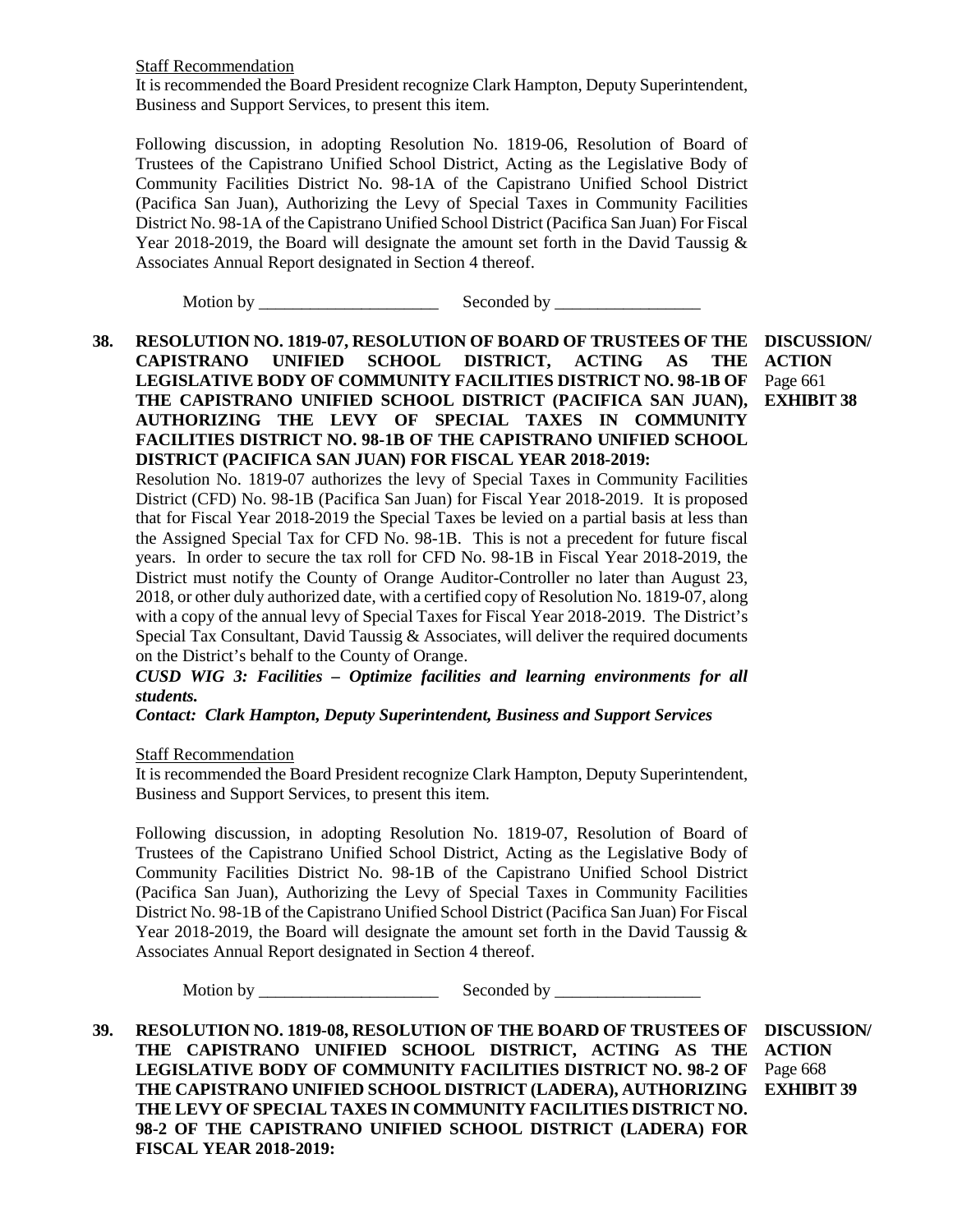Resolution No. 1819-08, authorizes the levy of Special Taxes in Community Facilities District (CFD) No. 98-2 (Ladera) for Fiscal Year 2018-2019. In order to secure the tax roll for CFD No. 98-2 in Fiscal Year 2018-2019, the District must notify the County of Orange Auditor/Controller no later than August 23, 2018, or other duly authorized date, with a certified copy of Resolution No. 1819-08**,** along with a copy of the annual levy of Special Taxes for Fiscal Year 2018-2019. David Taussig & Associates will deliver the required documents on the District's behalf to the County of Orange.

# *CUSD WIG 3: Facilities – Optimize facilities and learning environments for all students.*

*Contact: Clark Hampton, Deputy Superintendent, Business and Support Services*

# Staff Recommendation

It is recommended the Board President recognize Clark Hampton, Deputy Superintendent, Business and Support Services, to present this item.

Following discussion, in adopting Resolution No. 1819-08**,** Resolution of Board of Trustees of the Capistrano Unified School District, Acting as the Legislative Body of Community Facilities District No. 98-2 of the Capistrano Unified School District (Ladera), Authorizing the Levy of Special Taxes in Community Facilities District No. 98-2 of the Capistrano Unified School District (Ladera) For Fiscal Year 2018-2019, the Board will designate the amount set forth in the David Taussig & Associates Annual Report designated in Section 4 thereof.

Motion by \_\_\_\_\_\_\_\_\_\_\_\_\_\_\_\_\_\_\_\_\_ Seconded by \_\_\_\_\_\_\_\_\_\_\_\_\_\_\_\_\_

**40. RESOLUTION NO. 1819-09, RESOLUTION OF BOARD OF TRUSTEES OF THE DISCUSSION/ CAPISTRANO UNIFIED SCHOOL DISTRICT, ACTING AS THE LEGISLATIVE BODY OF COMMUNITY FACILITIES DISTRICT NO. 2004-1 OF THE CAPISTRANO UNIFIED SCHOOL DISTRICT (RANCHO MADRINA), AUTHORIZING THE LEVY OF SPECIAL TAXES IN COMMUNITY FACILITIES DISTRICT NO. 2004-1 OF THE CAPISTRANO UNIFIED SCHOOL DISTRICT (RANCHO MADRINA) FOR FISCAL YEAR 2018-2019:**

**ACTION** Page 676 **EXHIBIT 40**

Resolution No. 1819-09 authorizes the levy of Special Taxes in Community Facilities District (CFD) No. 2004-1 (Rancho Madrina) for Fiscal Year 2018-2019. In order to secure the tax roll for CFD No. 2004-1 in Fiscal Year 2018-2019, the District must notify the County of Orange Auditor-Controller no later than August 22, 2018, or other duly authorized date, with a certified copy of Resolution No. 1819-09, along with a copy of the annual levy of Special Taxes for Fiscal Year 2018-2019. The District's Special Tax Consultant, David Taussig & Associates, will deliver the required documents on the District's behalf to the County of Orange.

# *CUSD WIG 3: Facilities – Optimize facilities and learning environments for all students.*

*Contact: Clark Hampton, Deputy Superintendent, Business and Support Services*

### Staff Recommendation

It is recommended the Board President recognize Clark Hampton, Deputy Superintendent, Business and Support Services, to present this item.

Following discussion, in adopting Resolution No. 1819-09, Resolution of Board of Trustees of the Capistrano Unified School District, Acting as the Legislative Body of Community Facilities District No. 2004-1 of the Capistrano Unified School District (Rancho Madrina), Authorizing the Levy of Special Taxes in Community Facilities District No. 2004-1 of the Capistrano Unified School District (Rancho Madrina) For Fiscal Year 2018-2019, the Board will designate the amount set forth in the David Taussig & Associates Annual Report designated in Section 4 thereof.

Motion by \_\_\_\_\_\_\_\_\_\_\_\_\_\_\_\_\_\_\_\_\_ Seconded by \_\_\_\_\_\_\_\_\_\_\_\_\_\_\_\_\_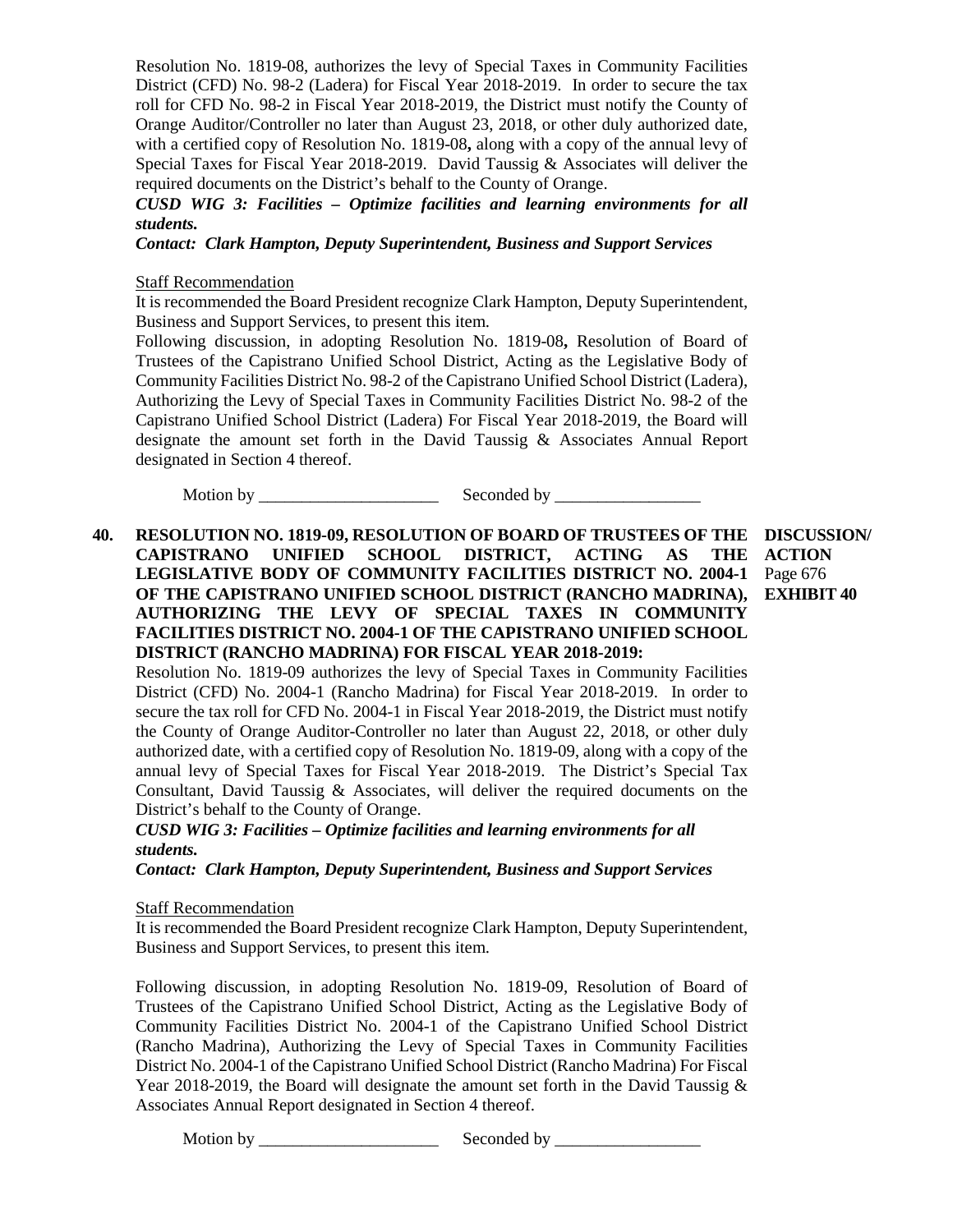**41. RESOLUTION NO. 1819-10, RESOLUTION OF BOARD OF TRUSTEES OF THE DISCUSSION/ CAPISTRANO UNIFIED SCHOOL DISTRICT, ACTING AS THE LEGISLATIVE BODY OF COMMUNITY FACILITIES DISTRICT NO. 2005-1** Page 684 **OF THE CAPISTRANO UNIFIED SCHOOL DISTRICT (WHISPERING HILLS), AUTHORIZING THE LEVY OF SPECIAL TAXES IN COMMUNITY FACILITIES DISTRICT NO. 2005-1 OF THE CAPISTRANO UNIFIED SCHOOL DISTRICT (WHISPERING HILLS) FOR FISCAL YEAR 2018-2019: ACTION EXHIBIT 41**

Resolution No. 1819-10 authorizes the levy of Special Taxes in Community Facilities District (CFD) No. 2005-1 (Whispering Hills) for Fiscal Year 2018-2019. In order to secure the tax roll for CFD No. 2005-1 in Fiscal Year 2018-2019, the District must notify the County of Orange Auditor-Controller no later than August 23, 2018, or other duly authorized date, with a certified copy of Resolution No. 1819-10, along with a copy of the annual levy of Special Taxes for Fiscal Year 2018-2019. The District's Special Tax Consultant, David Taussig & Associates, will deliver the required documents on the District's behalf to the County of Orange.

*CUSD WIG 3: Facilities – Optimize facilities and learning environments for all students.*

*Contact: Clark Hampton, Deputy Superintendent, Business and Support Services* Staff Recommendation

It is recommended the Board President recognize Clark Hampton, Deputy Superintendent, Business and Support Services, to present this item.

Following discussion, in adopting Resolution No. 1819-10, Resolution of Board of Trustees of the Capistrano Unified School District, Acting as the Legislative Body of Community Facilities District No. 2005-1 of the Capistrano Unified School District (Whispering Hills), Authorizing the Levy of Special Taxes in Community Facilities District No. 2005-1 of the Capistrano Unified School District (Whispering Hills) For Fiscal Year 2018-2019, the Board will designate the amount set forth in the David Taussig & Associates Annual Report designated in Section 4 thereof.

Motion by \_\_\_\_\_\_\_\_\_\_\_\_\_\_\_\_\_\_\_\_\_ Seconded by \_\_\_\_\_\_\_\_\_\_\_\_\_\_\_\_\_

### **ADJOURNMENT**

Motion by \_\_\_\_\_\_\_\_\_\_\_\_\_\_\_\_\_\_\_\_\_ Seconded by \_\_\_\_\_\_\_\_\_\_\_\_\_\_\_\_\_

# **THE NEXT REGULAR MEETING OF THE BOARD OF TRUSTEES IS WEDNESDAY, SEPTEMBER 12, 2018, 7:00 P.M. AT THE CAPISTRANO UNIFIED SCHOOL DISTRICT OFFICE BOARD ROOM 33122 VALLE ROAD, SAN JUAN CAPISTRANO, CALIFORNIA**

For information regarding Capistrano Unified School District, please visit our website:

[www.capousd.org](http://www.capousd.org/)